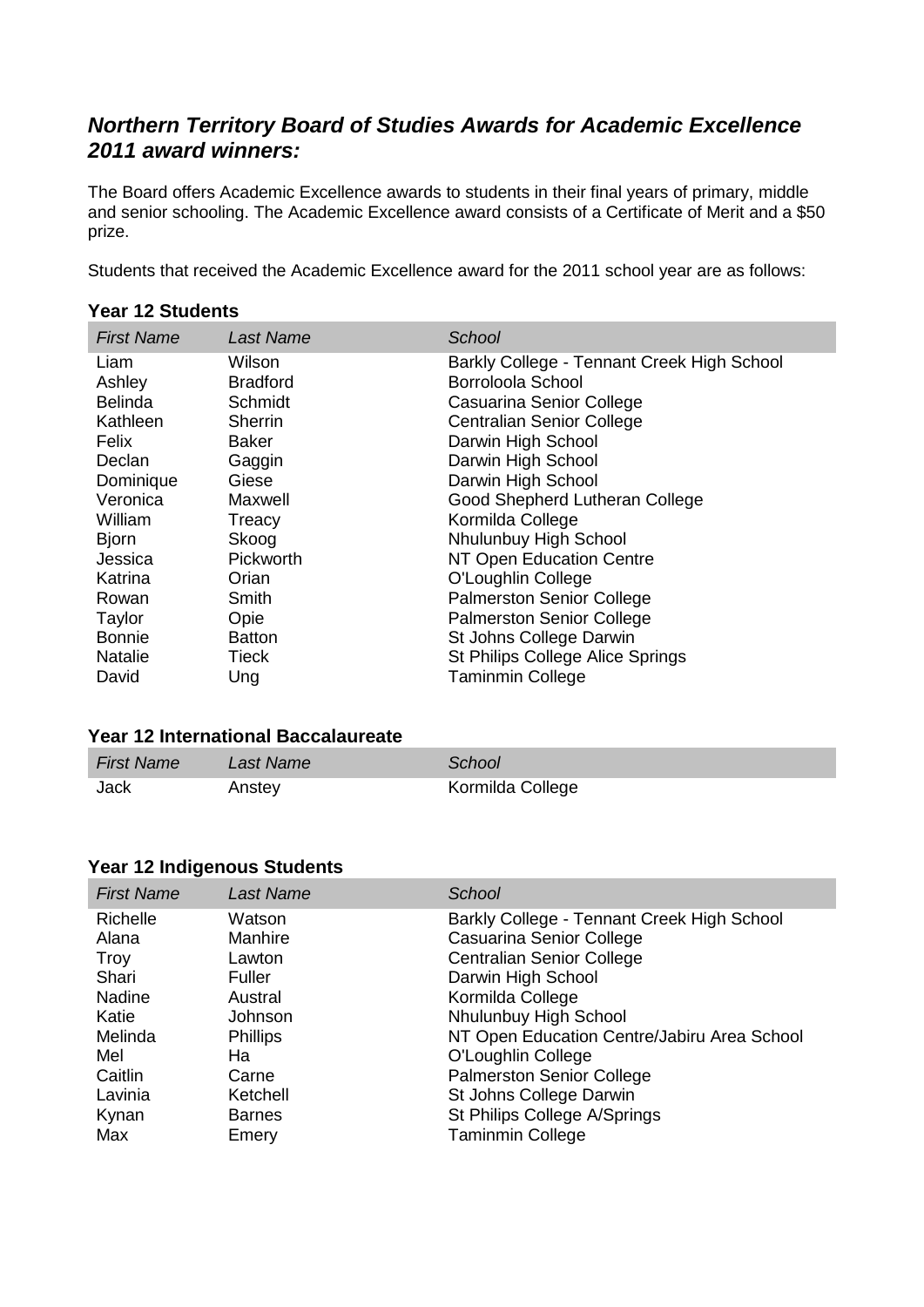| <b>First Name</b> | <b>Last Name</b>    | School                                     |
|-------------------|---------------------|--------------------------------------------|
| Richie            | Holt                | Barkly College - Tennant Creek High School |
| Zachary           | Andrews             | <b>Centralian Senior College</b>           |
| Benjamin          | Griffin             | <b>Centralian Senior College</b>           |
| Kyle              | Orrock              | Good Shepherd Lutheran College             |
| <b>Nessie</b>     | Frumenzi            | Nhulunbuy High School                      |
| Manisha           | <b>Buick-Martin</b> | <b>Palmerston Senior College</b>           |
| <b>Braydon</b>    | <b>Stokes</b>       | St Johns College Darwin                    |
| Hayley            | Cockman             | <b>Taminmin College</b>                    |

# **Year 12 – Learning Support Achievers**

### **Year 12 – Personal Achievements**

| <b>First Name</b> | Last Name | School                   |
|-------------------|-----------|--------------------------|
| Matthew           | Perry     | Casuarina Senior College |

## **Year 9 Students**

| <b>First Name</b> | <b>Last Name</b> | School                                     |
|-------------------|------------------|--------------------------------------------|
| Alex              | <b>Riches</b>    | Alyangula Area School                      |
| Tiffany           | Tregea           | Araluen Christian College                  |
| Emily             | <b>Simmonds</b>  | <b>Batchelor Area School</b>               |
| Hannah            | <b>Baldock</b>   | Barkly College - Tennant Creek High School |
| Tiarnie           | Dixon            | Borroloola School                          |
| Gimin             | <b>Beack</b>     | Darwin Middle School                       |
| Adam              | Johnston         | <b>Dripstone Middle School</b>             |
| <b>Matthew</b>    | <b>Humphreys</b> | Dripstone Middle School                    |
| Katrine           | Horne            | Good Shepherd Lutheran College             |
| Jessica           | <b>Bailey</b>    | Gunbalanya School                          |
| Alexandra         | <b>Stewart</b>   | Kormilda College                           |
| Joanna            | Farrell          | Katherine School of the Air                |
| <b>Mathew</b>     | O'Meara          | <b>Nightcliff Middle School</b>            |
| Shannon           | Veltman          | Nhulunbuy Christian College                |
| Rebecca           | Hill             | Nhulunbuy High School                      |
| Adrianne          | Furlan           | O'Loughlin Catholic College                |
| Meg               | Smith            | <b>Palmerston Christian School</b>         |
| <b>Isobel</b>     | Cammarano        | Sanderson Middle School                    |
| Jamie             | Kleefsman        | <b>Sattler Christian College</b>           |
| Emma              | Crowhurst        | St Joseph's Catholic College               |
| Madelyn           | Deigan           | St Johns College                           |
| Ainsleigh         | <b>Bilato</b>    | St Philip's College                        |
| Jack              | Hopkinson        | <b>Taminmin College</b>                    |

# **Year 6 Students**

| <b>First Name</b> | <b>Last Name</b> | <b>School</b>                                 |
|-------------------|------------------|-----------------------------------------------|
| Kasey             | Witham           | <b>Adelaide River Primary School</b>          |
| <b>Zion</b>       | De Groot         | <b>Alawa Primary School</b>                   |
| Mitchell          | Smith            | Alice Springs School of the Air               |
| Connor            | Larkin           | Alyangula Area School                         |
| Cassidy           | Gerken           | <b>Anula Primary School</b>                   |
| Kai               | Simpson          | Araluen Christian College                     |
| Skye              | King             | <b>Bakewell Primary School</b>                |
| Claire            | Wright           | Barkly College - Tennant Creek Primary School |